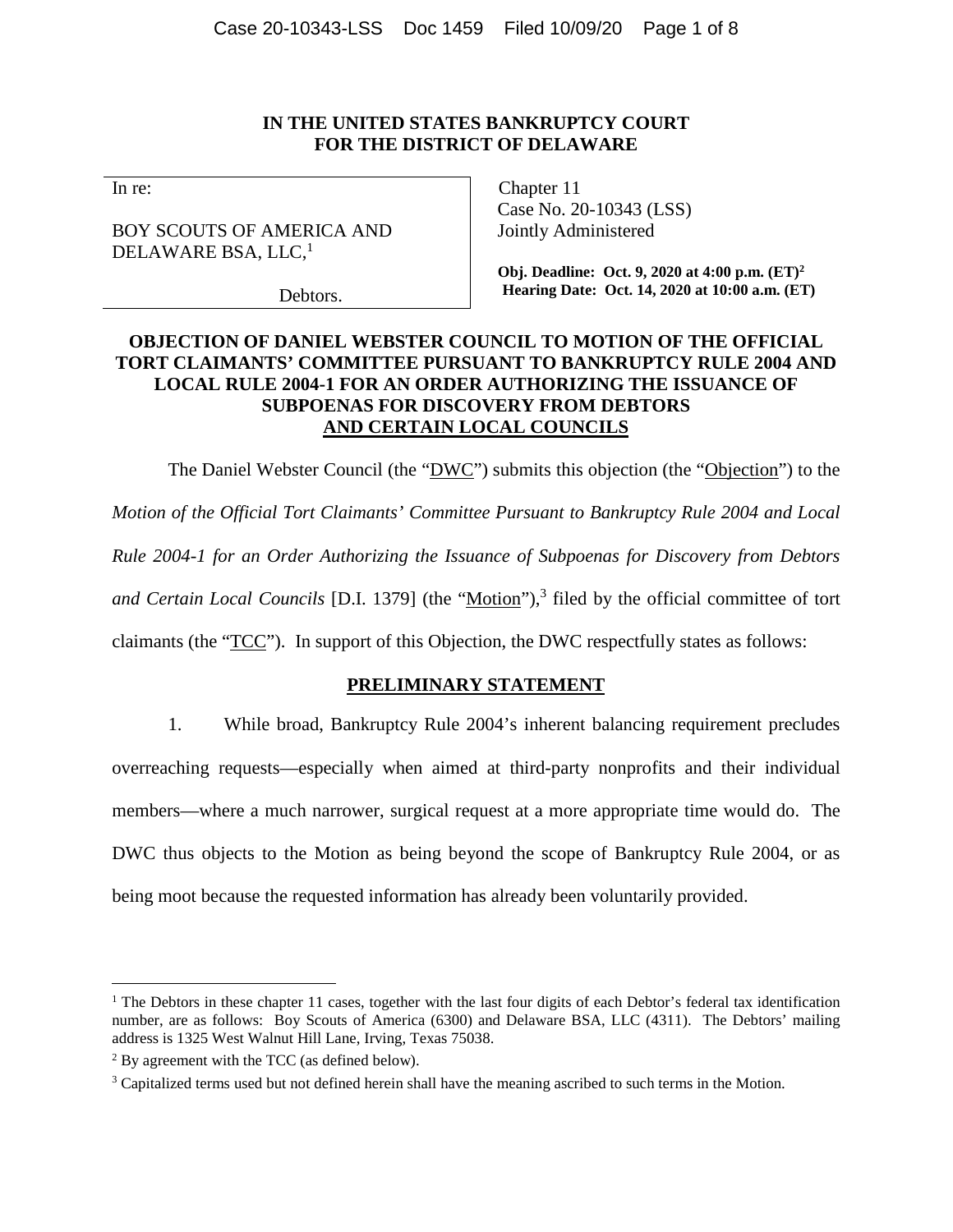#### Case 20-10343-LSS Doc 1459 Filed 10/09/20 Page 2 of 8

2. Promptly after this Court entered a protective order [D.I. 799-1] (the "Protective Order"), the DWC consented to the BSA's sharing with the TCC the summary of the DWC's real property and asset restrictions (the "Restricted Asset Analysis") previously provided to the BSA. After performing the labor-intensive (but important) step of searching all its historical files for the gift and real property documents substantiating those restrictions (collectively, the "Substantiating Documents"), the DWC produced those documents to the BSA and also consented to them being shared with the TCC. The Restricted Asset Analysis and the Substantiating Documents together comprise the Restricted Asset Information requested in the Motion, and thus have already been provided voluntarily. Promptly after the Motion was filed, the DWC began the process of reviewing its historical files for evidence of independent Insurance Policies. The DWC has provided and will voluntarily provide this information in continuance of its efforts to support the formulation of a consensual plan in the BSA's chapter 11 case, which the DWC believes is the best path to preserving Scouting and its charitable mission.

3. But the request for the Rosters is a different matter. The breadth of that request far exceeds even the TCC's stated purpose, let alone the scope of Bankruptcy Rule 2004. If confirming the troop number for those survivors who cannot remember is the goal, the DWC will cooperate with the TCC in supplying and/or confirming troop numbers if and when such information gaps materialize. But the universe of claimants requiring troop number confirmation will not be known until the November 16 bar date (the " $\text{Bar Date}$ ").<sup>4</sup> Even confirming troop numbers for 100% of the claims allegedly implicating the DWC would be a substantially less burdensome task than researching and producing all troop rosters, for every DWC-affiliated

<sup>&</sup>lt;sup>4</sup> If the TCC knows now that there are claimants implicating the DWC who do not remember their troop number, the DWC welcomes targeted information requests. But to date, the TCC has refused to provide any detail regarding any claims before the Bar Date.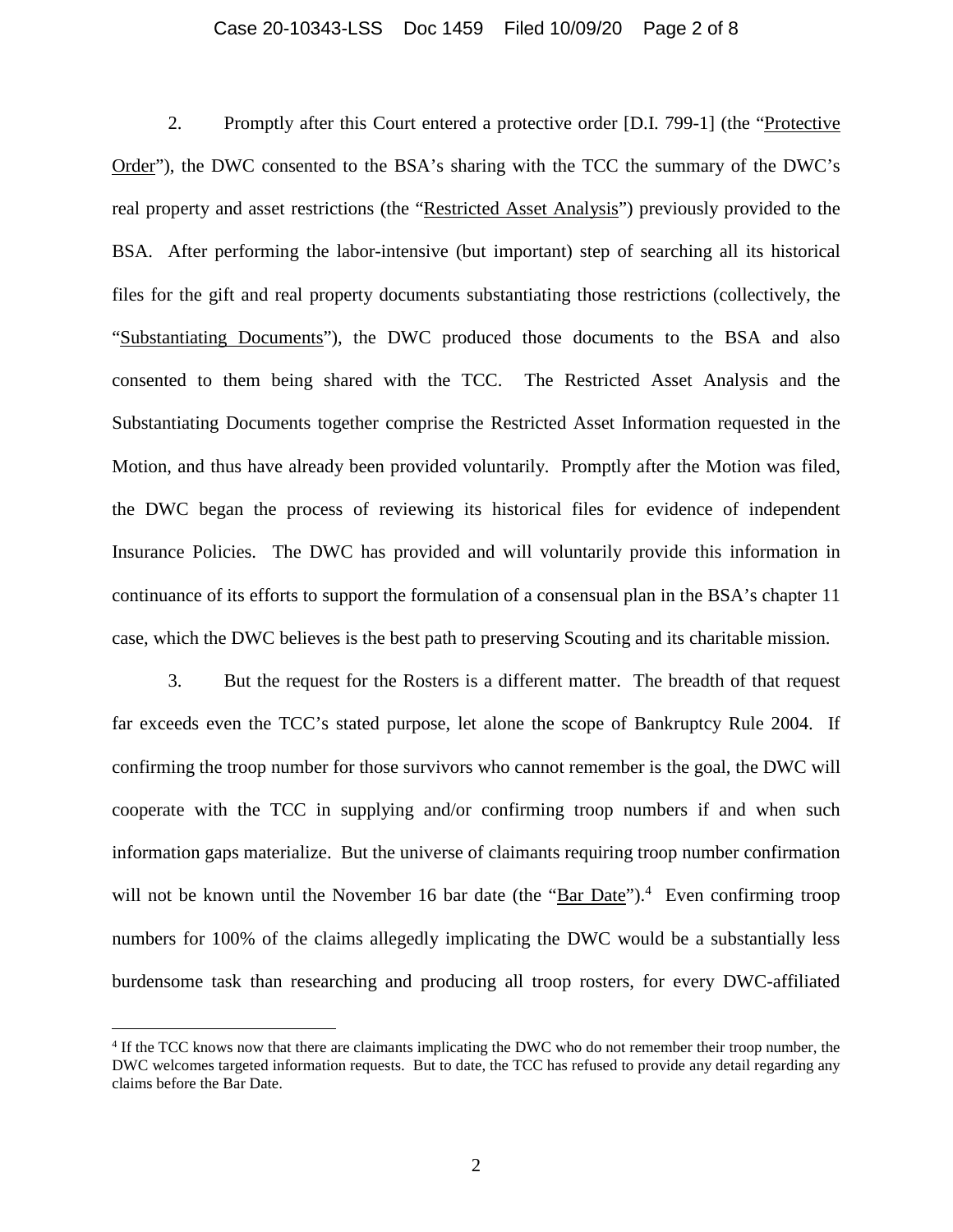#### Case 20-10343-LSS Doc 1459 Filed 10/09/20 Page 3 of 8

troop, for the entirety of the DWC's history. And if the goal is instead to identify additional nondebtors against whom the TCC's constituents might assert claims, that is an impermissible use of Bankruptcy Rule 2004. In either event, the TCC has not sustained its burden under Rule 2004.

4. Because the DWC has already produced the Restricted Asset Information and will promptly produce any Insurance Policies, that portion of the relief requested is moot. And because the TCC's request for the Rosters exceeds the scope of Rule 2004 and would be overly burdensome on the DWC while the targeted, timely information requests proposed by the DWC would work no hardship upon the TCC, that portion of the relief requested should also be denied.

#### **ARGUMENT**

## **A. The Information Sought by TCC Not Already Voluntarily Provided Exceeds the Scope of Bankruptcy Rule 2004**

5. The DWC has already voluntarily provided the Restricted Asset Information to the TCC.<sup>5</sup> And despite the TCC's never having had a "meet and confer" with the DWC (the TCC's meet and confer was only with the Ad Hoc Committee of Local Councils), the DWC is in the process of following the BSA's roadmap for uncovering historical Insurance Policies unknown to current DWC leadership, and will provide any uncovered Insurance Policies to the TCC. The relief requested relating to the Restricted Asset Information and the Insurance Policies should thus be denied as moot. But the TCC's request for Rosters far exceeds the scope of Bankruptcy Rule 2004 in that it seeks information wholly unnecessary to assist survivors in asserting legitimate proofs of claim, while placing an unworkable administrative burden on an already overtaxed nonprofit organization.

<sup>&</sup>lt;sup>5</sup> The DWC will supplement that production with any additional Substantiating Documentation it may find.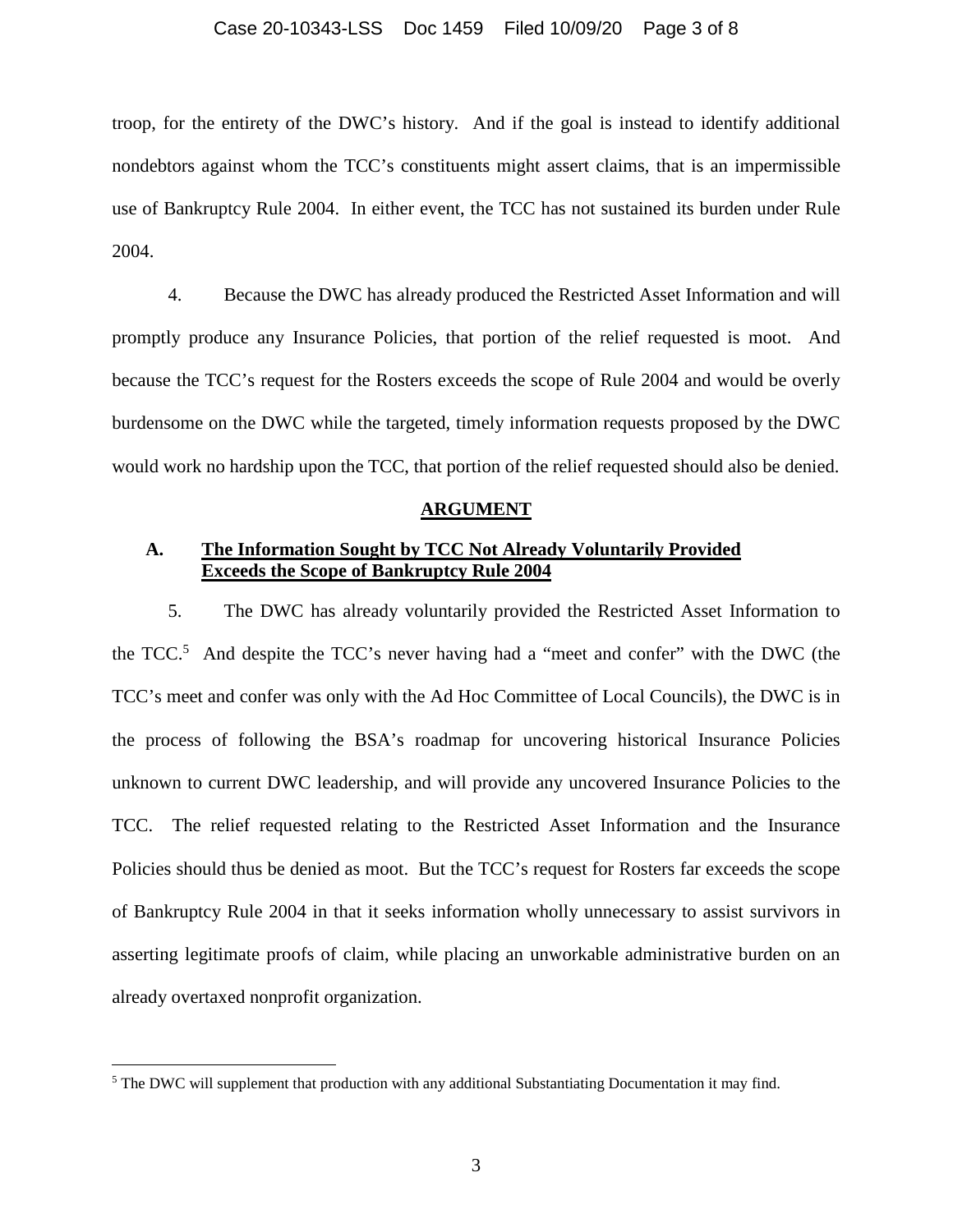#### Case 20-10343-LSS Doc 1459 Filed 10/09/20 Page 4 of 8

6. Although the scope of a Bankruptcy Rule 2004 examination is broad, it is not unfettered, and "the granting of a Rule 2004 examination is dependent on the discretion of the court." In re Millennium Lab Holdings II, LLC, 562 B.R. 614, 626 (Bankr. D. Del. 2016). In particular, Rule 2004 "may not be used for purposes of abuse or harassment and it cannot stray into matters which are not relevant to the basic inquiry." In re Wash. Mut., Inc., 408 B.R. 45, 50 (Bankr. D. Del. 2009) (internal quotation omitted). Rule 2004 requires "a balancing of the competing interests of the parties, weighing the relevance of and necessity of the information sought by examination." Millennium, 562 B.R. at 626 (internal quotation omitted). The party seeking to conduct a Rule 2004 examination has the burden of showing good cause therefor, established by showing that the examination is "necessary to establish the claim of the party seeking the examination, or if denial of such request would cause the examiner undue hardship or injustice." *See* id. at 627 (internal quotation omitted).

7. The DWC does not dispute that in certain appropriately tailored instances, Rule 2004 permits a creditor to seek information from a nondebtor related to a debtor's financial affairs, or which may affect the administration of a debtor's estate or the formulation of a plan. But the TCC's request for the Rosters far exceeds that scope on several fronts.

8. *First*, the request for Rosters would appear to be a collateral attack on this Court's order establishing, among other things, the deadline by which claimants must file proofs of claim in the chapter 11 cases [D.I. 695] (the "Bar Date Order"). By the Bar Date Order, this Court determined the appropriate mechanisms for notifying potential abuse survivors to ensure their due process rights were protected. The TCC now requests the Rosters in what appears to be a thinly veiled attempt to procure names and contact information of former and current Scouts so that the TCC can duplicate the BSA's noticing efforts and potentially unearth additional claims.

4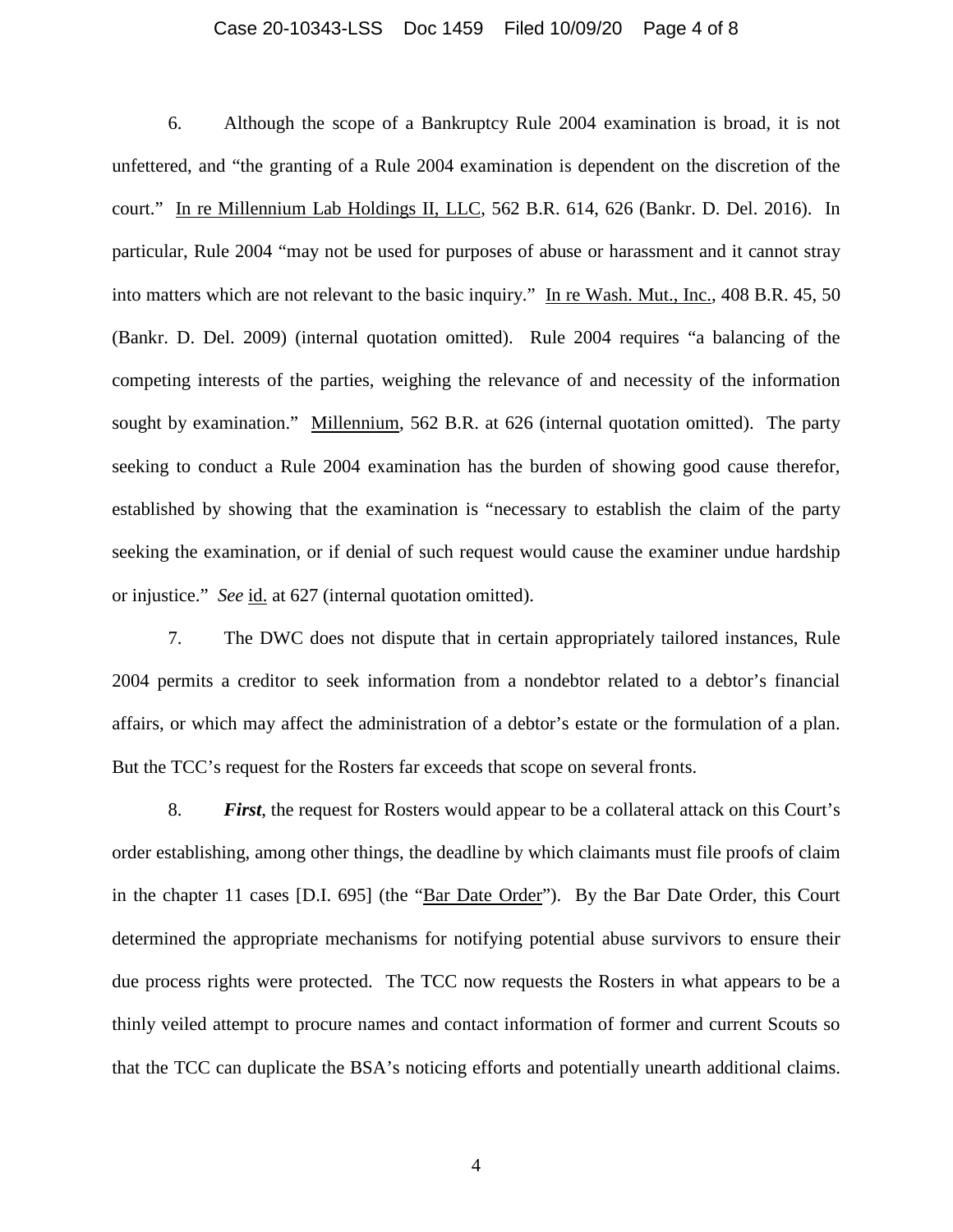#### Case 20-10343-LSS Doc 1459 Filed 10/09/20 Page 5 of 8

Apart from constituting an impermissible collateral attack on a final order, such duplication would waste estate resources—the BSA's efforts were (appropriately) comprehensive—and would serve to harass people who have notice of these chapter 11 cases and have chosen not to participate. The TCC should not be permitted to second-guess this Court's findings in the Bar Date Order, *see* Barnard v. Verizon Commc'ns, Inc., 451 Fed. App'x 80, 86 (3d Cir. 2011) (affirming the district court's dismissal of a claim that was "essentially a collateral attack on [a] final judgment of the Bankruptcy Court"), waste estate resources by contacting those same individuals at the estate's expense, *see* Millennium, 562 B.R. at 626 (explaining that Rule 2004 requires balancing the need for the requested information and the impact upon the examinee), or simply harass members of troops associated with the DWC, *see* Wash. Mut., 408 B.R. at 50.

9. *Second*, the TCC concedes that it wants the Rosters to analyze "the abuse claims against *the Local Councils* and [to] determin[e] . . . to what extent, *other parties* may also be liable for the thousands of survivor claims involving the Local Councils." Mot. 1 3 (emphasis added). The TCC thus concedes that the Rosters do not relate to the business operation or financial condition of the *Debtors*, nor can they be viewed as affecting the administration of the Debtors' estate or as relevant to the formulation of a plan. *Compare* Fed. R. Bankr. P. 2004. Rather, the Rosters are relevant to whether claimants may have claims against *Local Councils*. Such fishing for claims against nondebtor third parties falls outside the scope of Rule 2004, which "is not available to creditors seeking to . . . deal with their special problems," or to obtain "a strategic advantage in fishing for potential private litigation." *See* Millennium, 562 B.R. at 626-27, 629 (internal quotations omitted).

10. *Third*, an examination pursuant to Rule 2004 is at the discretion of the Court. *See*  Millennium, 562 B.R. at 626. In exercising its discretion, the Court must "balance[e] ... the

5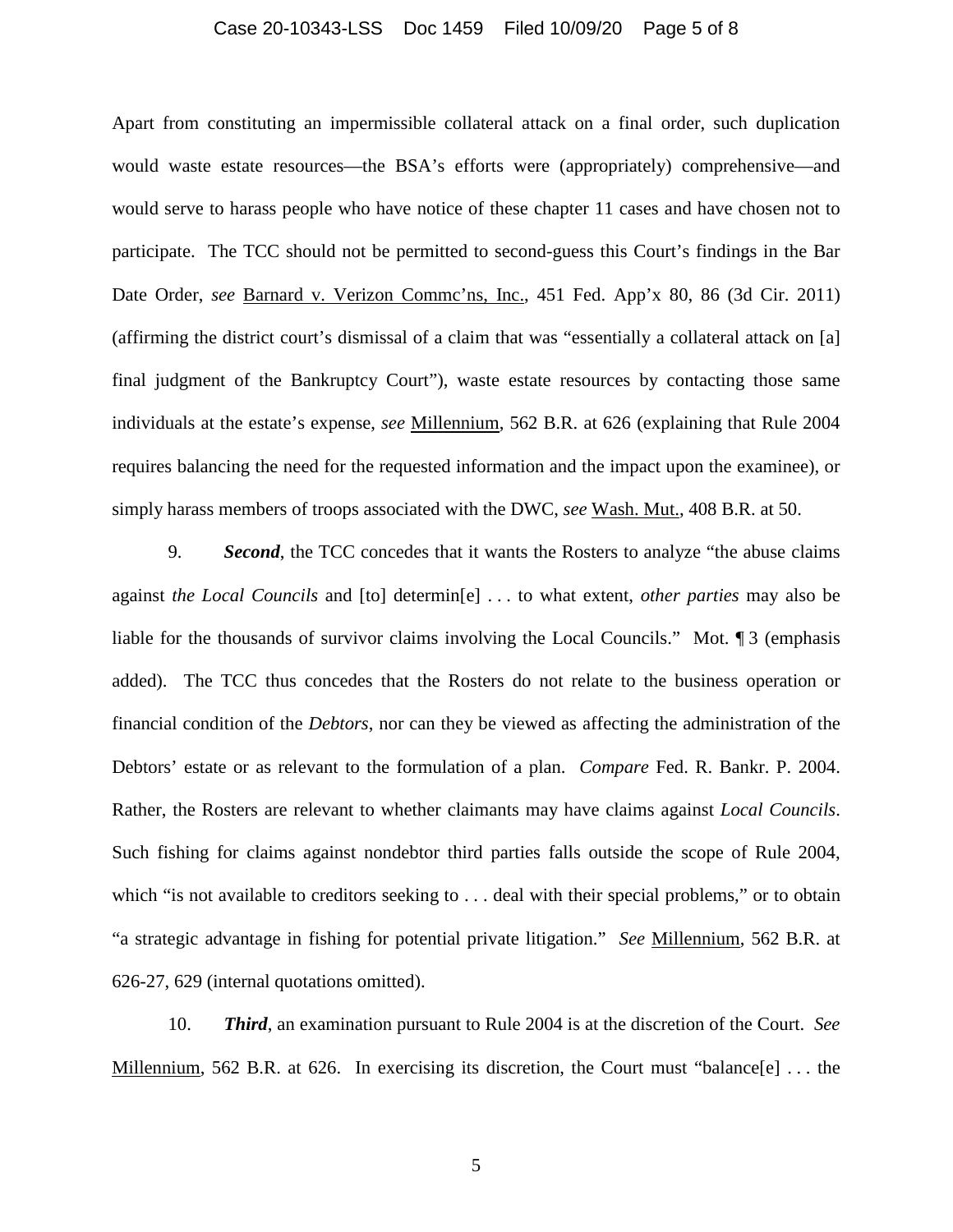#### Case 20-10343-LSS Doc 1459 Filed 10/09/20 Page 6 of 8

competing interests of the parties, weighing the relevance of and necessity of the information sought by examination" and the burden it would impose on the examinee. *See* id. (internal quotation omitted); *see also* In re Countrywide Home Loans, Inc., 384 B.R. 373, 393 (Bankr. W.D. Pa. 2008) (in considering a 2004 motion, court must balance needs of the movant against "the potential intrusiveness involved"). Putting aside the clearly impermissible use of fishing for claims against nondebtor third parties, the Rosters are not *necessary* to the TCC's goal of bolstering survivor claims. That goal could be furthered by a much narrower, targeted request as to any survivor who cannot remember their troop affiliation.

11. By way of illustration, the TCC notified the DWC that it is aware of 57 claims implicating New Hampshire in some way. Of that number (which admittedly could grow by the Bar Date), many of the claims will identify troop numbers, and some may not implicate the DWC at all, despite allegedly having some New Hampshire connection.<sup>6</sup> Should the TCC (or any individual claimant) request confirmation that an individual was a member of a DWC troop (or the particular troop number), the DWC would certainly accommodate such a targeted request. But the TCC's request is not so tailored. The Motion's sweeping request for Rosters would place an enormous administrative burden on the DWC for the limited potential benefit of perhaps a handful of survivors, whose individual requests for troop number or membership confirmation would be promptly granted should they be made.

12. Because (a) the Motion's wide-reaching request for Rosters exceeds even the broad scope of Bankruptcy Rule 2004, *see* Millennium, 562 B.R. at 626-27, 629; (b) complying with Roster request is unnecessary to further the TCC's goal and would be unduly burdensome

<sup>&</sup>lt;sup>6</sup> For example, a few units that used to belong to a Massachusetts council were transferred to the DWC over the past few years, and several current Massachusetts councils operate summer camps in New Hampshire. Alleged abuse related to former Massachusetts troops or Massachusetts council camps would not implicate the DWC.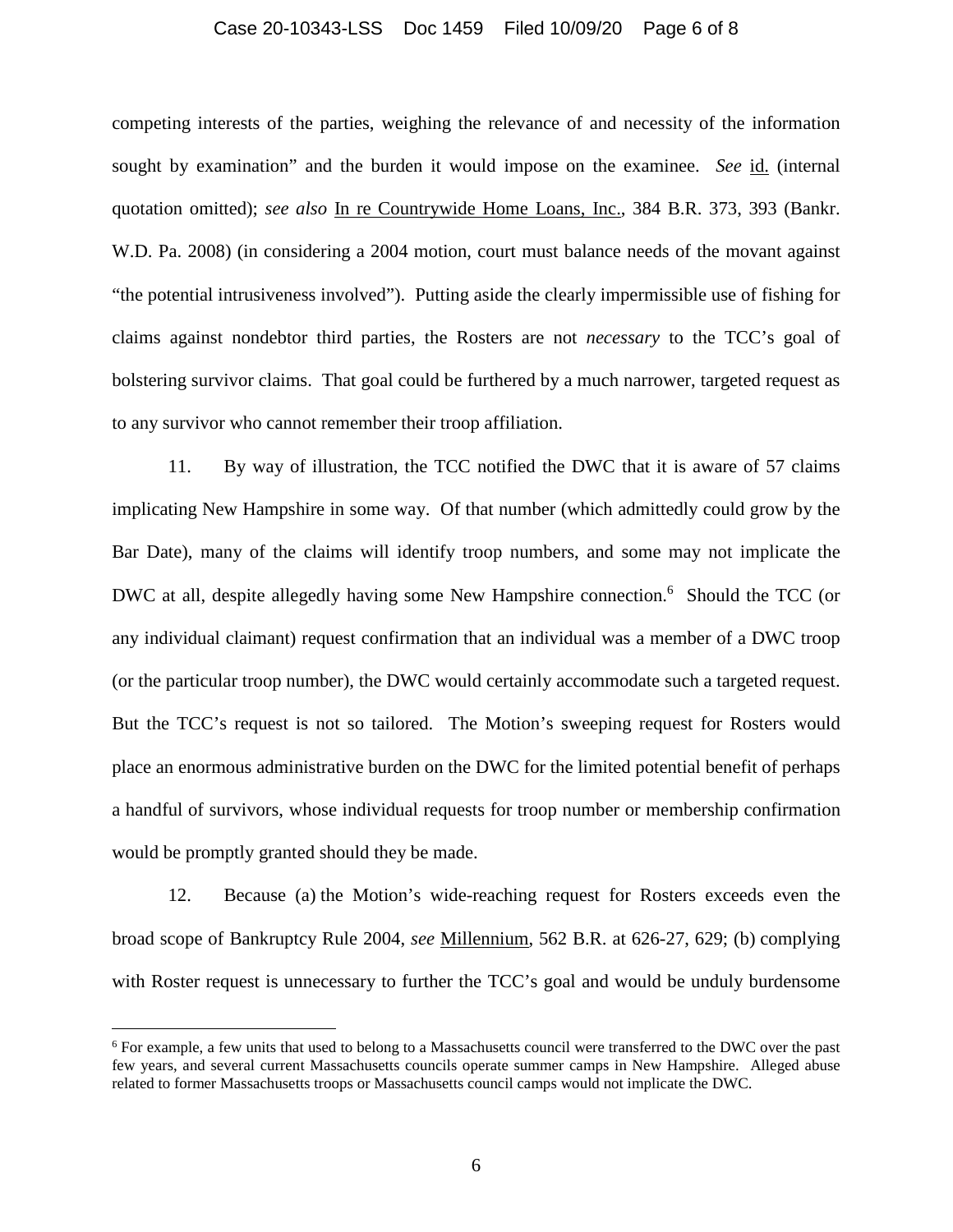#### Case 20-10343-LSS Doc 1459 Filed 10/09/20 Page 7 of 8

on the DWC, *see* id. at 626; and (c) denial of the relief requested would work no "undue hardship" on the TCC, *see* id. at 627 (internal quotation omitted); the Motion should be denied as to the Roster request.

## **B. The Motion Seeks to Evade the Protections Afforded by the Federal Rules**

13. The Motion seeks to bypass the protections afforded by Rule 45 of the Federal Rules of Civil Procedure, as made applicable by Bankruptcy Rules 2004 and 9016. Rule 45 provides a party served with a subpoena an opportunity to object to or move to quash or modify such subpoena. *See* Fed. R. Civ. P. 45(d)(2)(B), (d)(3). But the relief requested would require the DWC to produce responsive documents within 14 days of an order granting the Motion, stripping the DWC of an adequate opportunity to object or move to quash. Mot. ¶ 38, proposed order ¶ 3. To the extent the relief requested by TCC is granted at all (which it should not be), it should be confined to the issuance of appropriately limited subpoenas, leaving the DWC with all rights available under the Federal Rules. More practically, were the TCC to engage with the DWC over what it reasonably needed, both the estate and the DWC would be relieved of the burden and expense of providing agreed-upon information within a reasonable scope.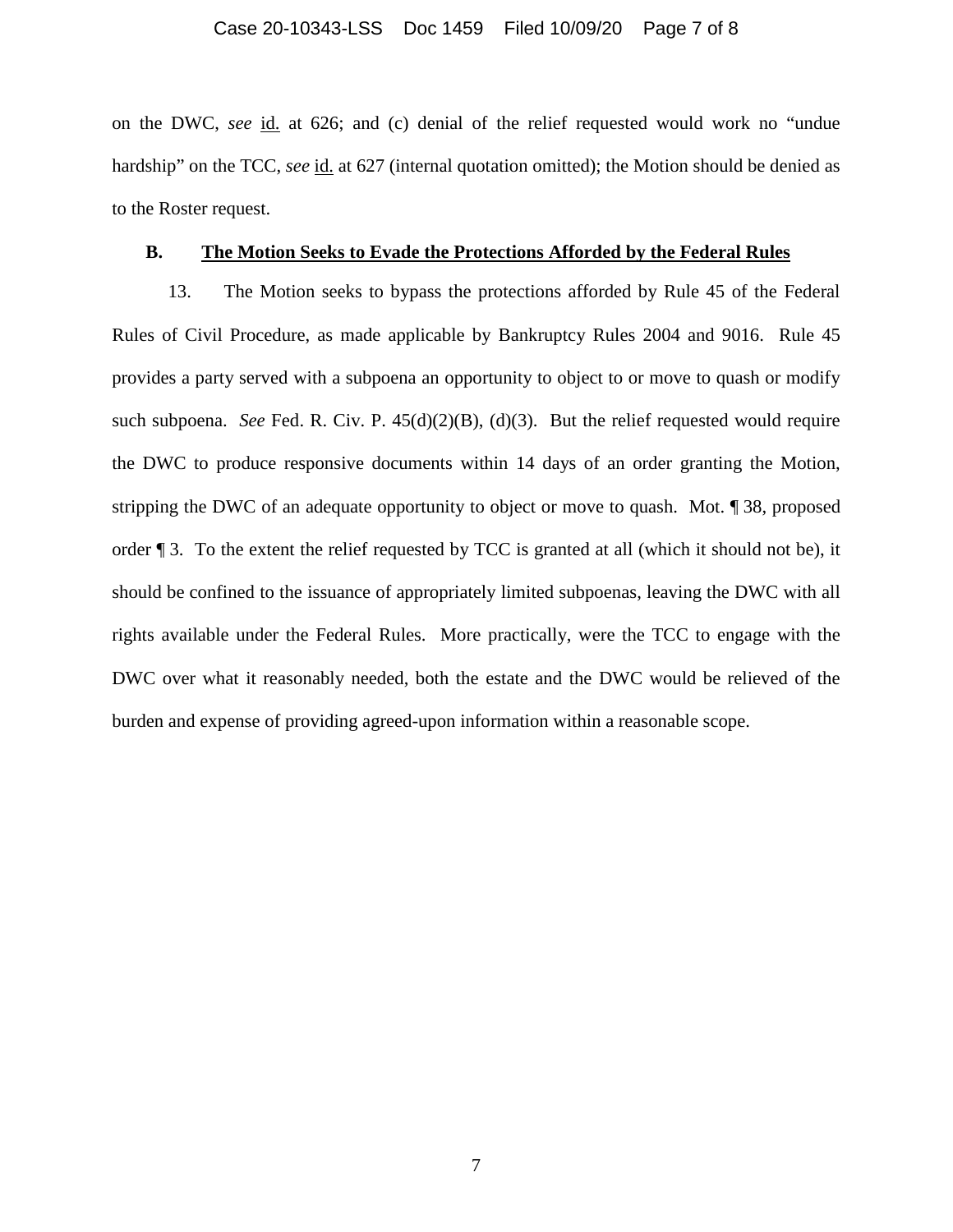Case 20-10343-LSS Doc 1459 Filed 10/09/20 Page 8 of 8

### **CONCLUSION**

**WHEREFORE**, for the reasons set forth above, the DWC respectfully requests that the

Motion be denied.

Dated: October 9, 2020 Respectfully submitted,

*/s/ Joseph H. Huston, Jr.*  Joseph H. Huston, Jr. (No. 4035) STEVENS & LEE, P.C. 919 North Market Street, Suite 1300 Wilmington, Delaware 19801 Tel: (302) 425-3310 Email: jhh@stevenslee.com

and

Lindsay Zahradka Milne Bernstein, Shur, Sawyer & Nelson 100 Middle Street, P.O. Box 9729 Portland, ME 04104-5029 Tel: (207) 774-1200 Email: lmilne@bernsteinshur.com

*Counsel to Daniel Webster Council*